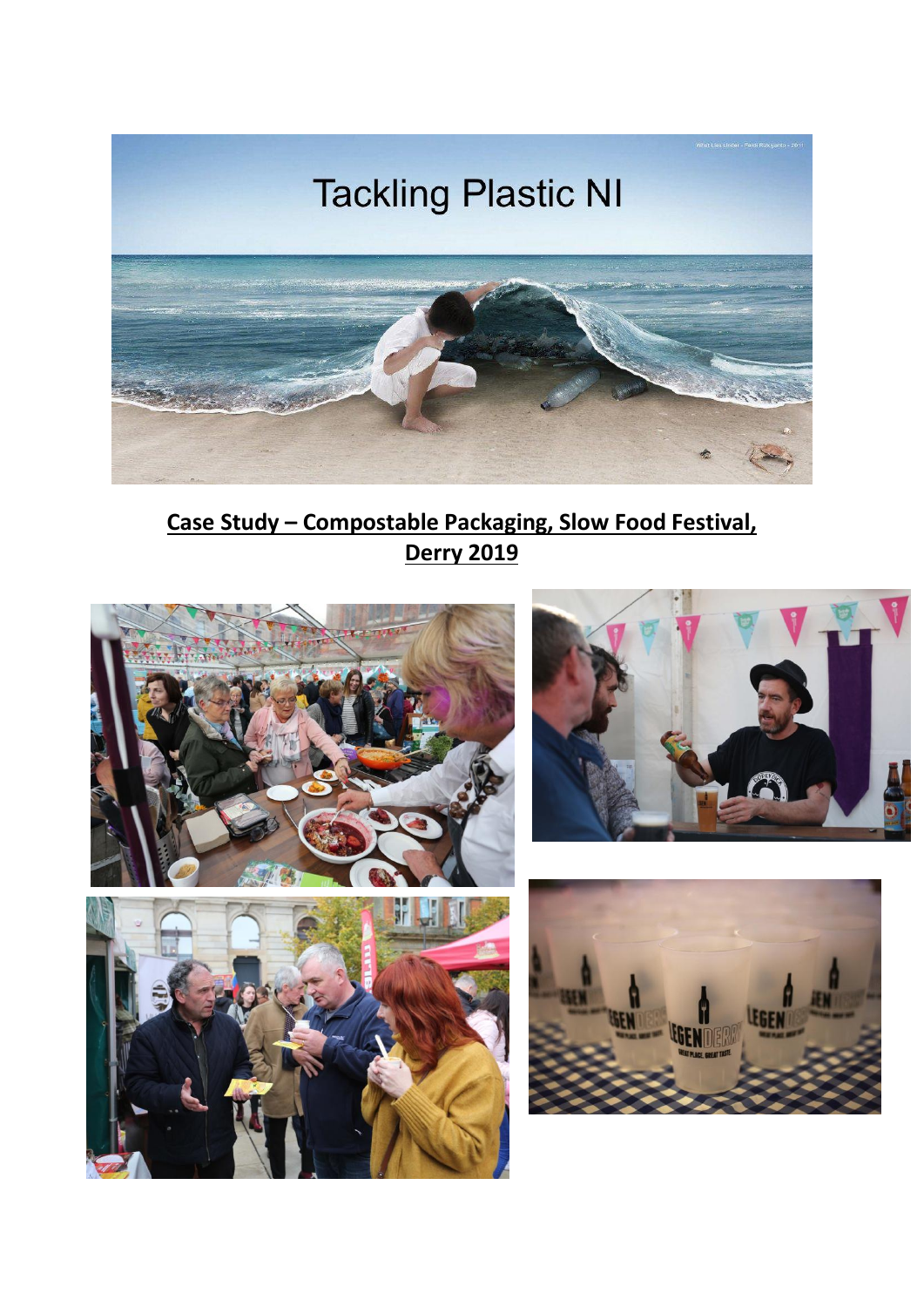| Project name/title         | Compostable Trial, Slow Food Festival, Derry                                                                                                                                                                                                                                                                                                                                                                                                                                                                                                                                                         |  |  |
|----------------------------|------------------------------------------------------------------------------------------------------------------------------------------------------------------------------------------------------------------------------------------------------------------------------------------------------------------------------------------------------------------------------------------------------------------------------------------------------------------------------------------------------------------------------------------------------------------------------------------------------|--|--|
| Project contact            | Anne Carlin, Derry City and Strabane District Council                                                                                                                                                                                                                                                                                                                                                                                                                                                                                                                                                |  |  |
| <b>Project Summary</b>     | Derry City and Strabane District Council trialled<br>compostable packaging for street food traders at their<br>annual Slow Food Festival on 29 <sup>th</sup> & 30 <sup>th</sup> September<br>2019.                                                                                                                                                                                                                                                                                                                                                                                                   |  |  |
|                            | The event, funded by DAERA's Northern Ireland Regional<br>Food Programme, has a strong focus on sustainability as<br>well as showcasing the best of local, clean, fair food.                                                                                                                                                                                                                                                                                                                                                                                                                         |  |  |
|                            | The compostable trial involved DAERA granting<br>approximately £2,000 to the Council, via the Tackling<br>Plastic NI project, to purchase a range of dinnerware<br>including compostable plates, cups, cutlery, containers,<br>straws and stirrers. The dinnerware items were vegware<br>i.e. of plant origin, made from either Bagasse (a<br>sugarcane biproduct) or a corn-based starch plastic<br>known as PLA. Napkins, bags and boxes were made from<br>Kraft paper, and stirrers were made from wood. The<br>products were all sourced from Zeus Packaging and were<br>competitively tendered. |  |  |
|                            | The Council also trialled a vessel deposit return scheme<br>at the Event Bar, which was match-funded by the<br>Council. This involved purchasing sturdy plant-based<br>EcoCups, each costing £1, and passing that price on<br>through an additional £1 deposit on top of the price of<br>the first beverage.                                                                                                                                                                                                                                                                                         |  |  |
|                            | This was then refunded if customers returned the vessel<br>when leaving. These cups were washed and reused at<br>the subsequent Sippy Fest Event.                                                                                                                                                                                                                                                                                                                                                                                                                                                    |  |  |
|                            | Additionally, ahead of the event, the Council adopted a<br>competitive tender process for traders with a<br>sustainability weighting of 10% in tender application<br>assessments.                                                                                                                                                                                                                                                                                                                                                                                                                    |  |  |
| Aims/objectives of project | To trial a selection of vegware packaging in a<br>closed-loop controlled environment<br>To test the appetite for compostable packaging<br>with local traders.<br>To trial a deposit return scheme with patrons at a<br>public event                                                                                                                                                                                                                                                                                                                                                                  |  |  |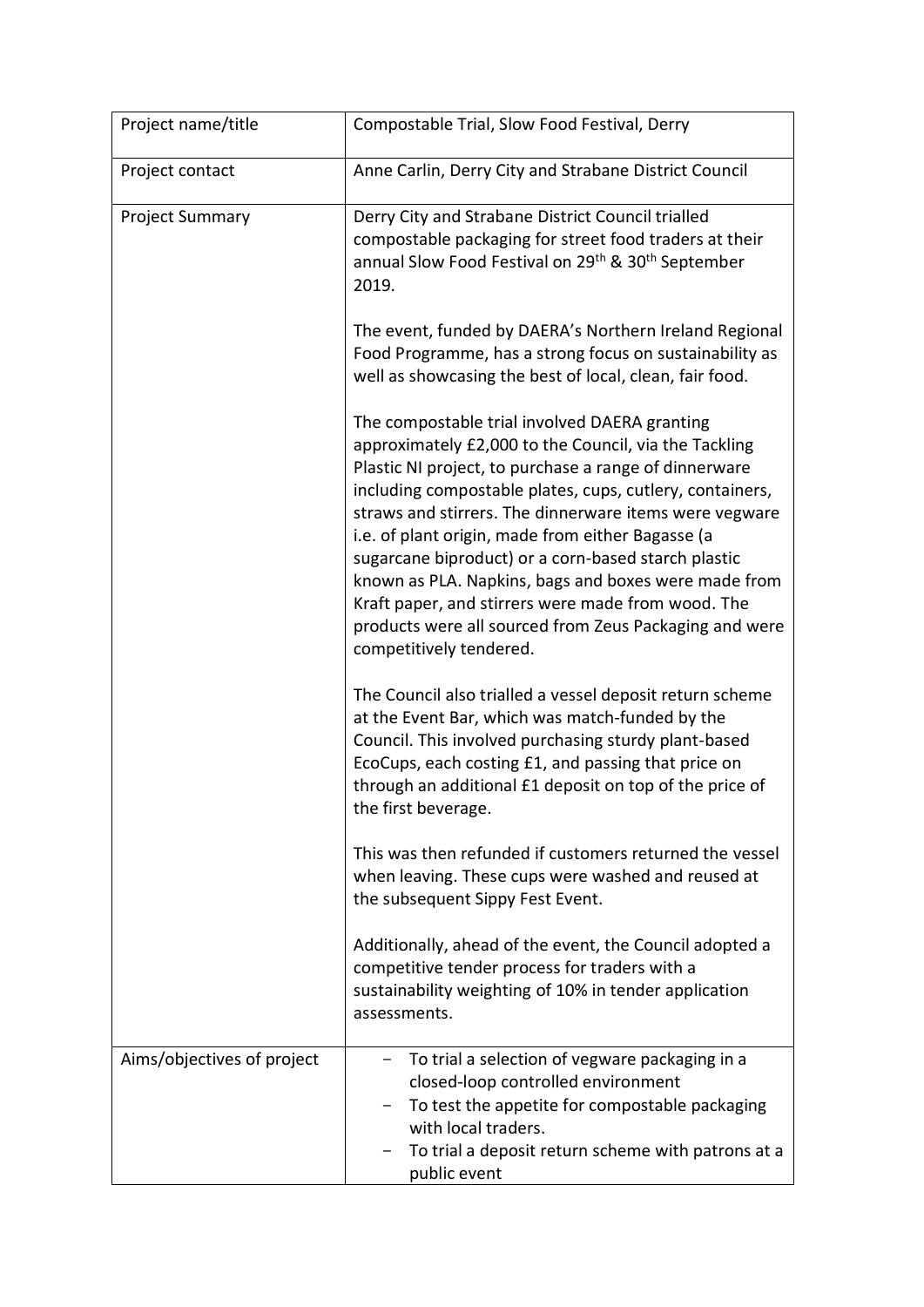| Funded by                                                                  | <b>DAERA</b>                                                                                                                                                                                                                                                                                                                                                                                                                                                                                                                                                                                                                                                                                                                                                                                                                                                                                       |
|----------------------------------------------------------------------------|----------------------------------------------------------------------------------------------------------------------------------------------------------------------------------------------------------------------------------------------------------------------------------------------------------------------------------------------------------------------------------------------------------------------------------------------------------------------------------------------------------------------------------------------------------------------------------------------------------------------------------------------------------------------------------------------------------------------------------------------------------------------------------------------------------------------------------------------------------------------------------------------------|
| $Cost - if any$                                                            | Compostable items (including paper straws, PLA<br>containers, double wall cups, lids, bagasse dinner<br>plates, CPLA cutlery, Kraft napkins, Kraft burger<br>boxes / hot dog boxes, wooden stirrers, paper<br>bags)                                                                                                                                                                                                                                                                                                                                                                                                                                                                                                                                                                                                                                                                                |
|                                                                            | The Council match funded the cost of the reusable<br>EcoCups, signage and promotional materials.                                                                                                                                                                                                                                                                                                                                                                                                                                                                                                                                                                                                                                                                                                                                                                                                   |
|                                                                            | For more information on the quantities and costs, please<br>contact Anne Carlin.                                                                                                                                                                                                                                                                                                                                                                                                                                                                                                                                                                                                                                                                                                                                                                                                                   |
| Cost savings through supply<br>of alternative<br>products/landfill savings | It is hard to quantify cost savings as the Council had<br>difficulty getting the public to segregate waste at<br>stations. Despite significant effort by council staff and<br>food traders to encourage the public to dispose of the<br>compostable dinnerware in the correct bin, the recycling<br>and general rubbish bins were still cross-contaminated.<br>Although there were minimal financial savings through<br>avoided landfill waste, there was still an environmental<br>benefit by not using plastic consumables.<br>The deposit return scheme is perhaps the more<br>financially sustainable option with the cost of the cups<br>(£1 per unit) being covered by the cost of the deposit<br>(£1) if not returned and net saving to the council from<br>the ability to reuse the vessels at future events, as well<br>as the avoided environmental damage from production<br>and waste. |
| Increases in recycling or<br>reduction targets if any                      | No marked increase in recycling as event bins were<br>unfortunately contaminated.                                                                                                                                                                                                                                                                                                                                                                                                                                                                                                                                                                                                                                                                                                                                                                                                                  |
| Target audience                                                            | Traders and patrons attending the Slow Food Festival<br>event.                                                                                                                                                                                                                                                                                                                                                                                                                                                                                                                                                                                                                                                                                                                                                                                                                                     |
| <b>Successes</b>                                                           | Compostable packaging well received by traders<br>Successful testbed for future events<br>Public particularly enthused by deposit return<br>scheme<br>Learning the importance of staffing bins and<br>good signage to avoid contamination at future<br>events<br>Positive PR for event being sustainable                                                                                                                                                                                                                                                                                                                                                                                                                                                                                                                                                                                           |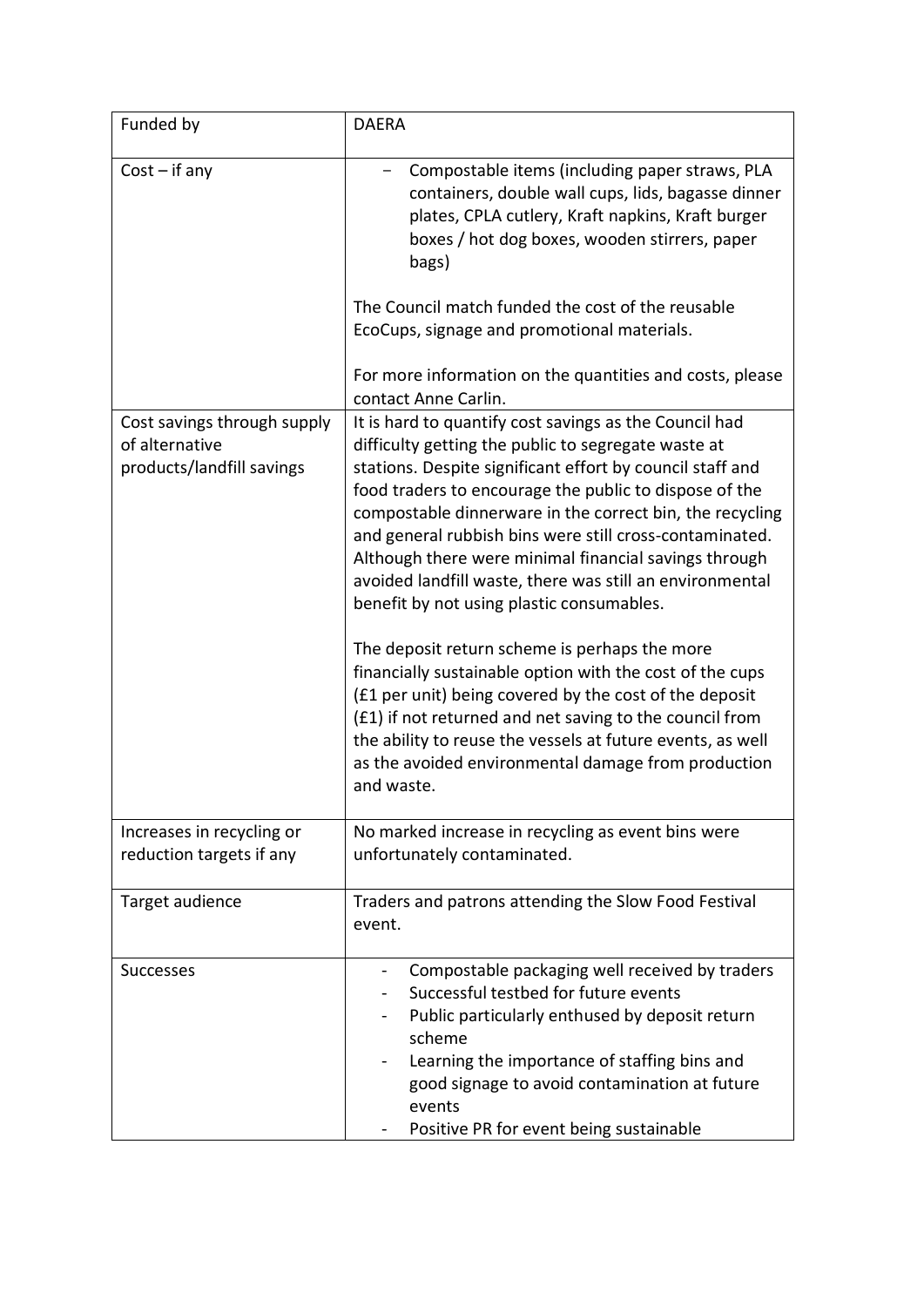| <b>Failures</b>                                                                                                                   | Difficult to police disposal of waste on site. Extra<br>staffing required to guide public and monitor.<br>Signs on bins is simply not enough.                                                                                                                                                                                                                                                                                                                                                                                                                                                                  |
|-----------------------------------------------------------------------------------------------------------------------------------|----------------------------------------------------------------------------------------------------------------------------------------------------------------------------------------------------------------------------------------------------------------------------------------------------------------------------------------------------------------------------------------------------------------------------------------------------------------------------------------------------------------------------------------------------------------------------------------------------------------|
| Legacy (i.e. impact of the<br>project, next steps)                                                                                | Council is now encouraging all food traders to<br>purchase compostable dinnerware by embedding<br>sustainability clauses within event tender<br>documents and procurement practice, such as<br>the sustainability weighting in the tender<br>Council is looking at ways of including the<br>additional cost of vegware products into the stall<br>rental fee, which would mean the traders have<br>no option but to use sustainable packaging<br>Council is planning to implement a cup deposit<br>return scheme at Foyle Maritime Festival which<br>runs in Derry from 25 <sup>th</sup> July 2020 for a week. |
| Any communications<br>inhouse or external (eg<br>press releases, photos,<br>social media, links to your<br>organisations website) | Press cuttings and photos attached                                                                                                                                                                                                                                                                                                                                                                                                                                                                                                                                                                             |